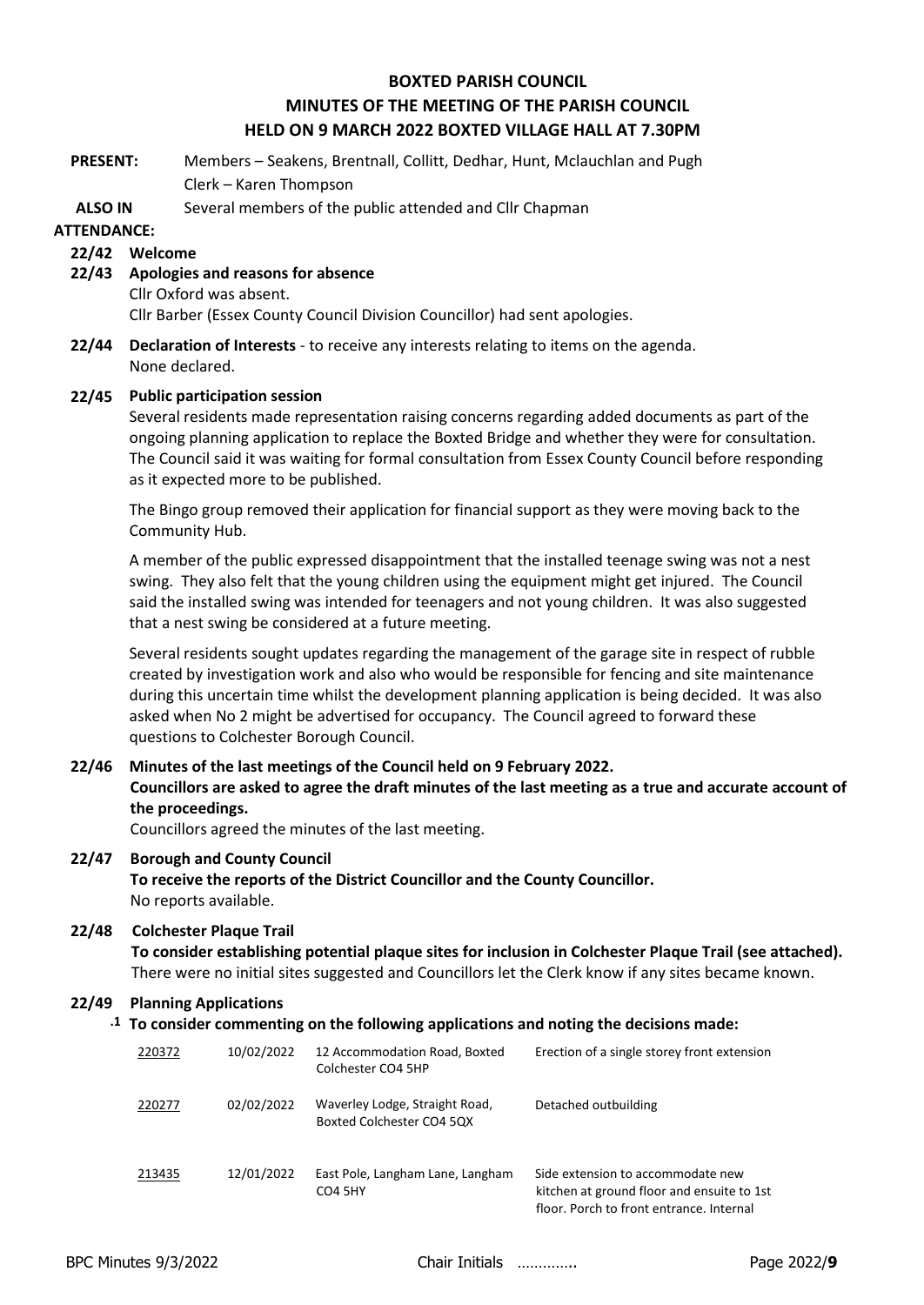The Council did not have any objection to the applications and would not submit a comment.

The Council also noted planning decisions made by Colchester Borough Council.

#### **22/50 Garage Site**

### **To note the following correspondence regarding the scheduling of the Cross Cottage Garage Site planning application decision meeting (see attached).**

The Council noted that it had requested a speaking slot at the meeting to decide the garage site planning application, but the clerk of the meeting advised that it was not scheduled yet.

#### **22/51 Boxted Bridge**

### **To note the recent information regarding the Boxted Bridge planning application progress with possible further consultation and extension of consultation.**

The Council noted that Essex Highways planned to make further information available which Essex Planning would consult on before the application would be put to a planning committee meeting.

### **22/52 Parish Council Finance**

**.1 To receive the Parish Council Financial Report as at the 28 February 2022 (see attachments including bank statements).**

The Financial Report was received. It showed a spend to date of £131,042 (inc of VAT) and receipts to date of £120,420. Bank balances were £64,684.

### **.2 To approve the invoices presented for December.**

The following invoices were approved for payment:

| Pay net                                  | 1150.30  |
|------------------------------------------|----------|
| <b>HMRC</b>                              | 533.36   |
| Pensions                                 | 350.99   |
| Groundsman supplies                      | 125.40   |
| Clerk expenses                           | 54.00    |
| Green bins                               | 47.36    |
| <b>EALC</b> training                     | 108.00   |
| <b>EALC</b> training                     | 108.00   |
| Sage - Emergency tree work               | 575.00   |
| Village Hall Hire                        | 20.00    |
| Gate repair (to be rebated)              | 198.00   |
| Village green tree - original landscapes | 45.00    |
| Vantage Building app                     | 426.00   |
| Boxted Fencing - rebound wall            | 2,667.00 |
| Hub Pay                                  | 249.17   |
| Cleaning - holiday cover - Gourlay       | 54.00    |
| Sundries - amazon                        | 94.84    |

### **.3 To decide an application from the Boxted Bingo Group for £60 financial assistance as they come back from Covid restrictions.**

This agenda item was withdrawn as the Bingo group had arranged to meet in the café again.

**.4 To consider a further application for a S137 grant of £1000 from 22/23 funds to Little Owls Pre-school to part fund their garden canopy project with a full cost of £5730.**

The Council resolved to donate a further £500 form 22/23 budget to the canopy project.

### **22/53 Recreation Ground**

**To note the following:**

• **Installation of aerial runway, mega swing, teenage spinner, sunken trampolines, all accessible roundabout, additional small play area rocker, extended trim trail and large climbing piece.**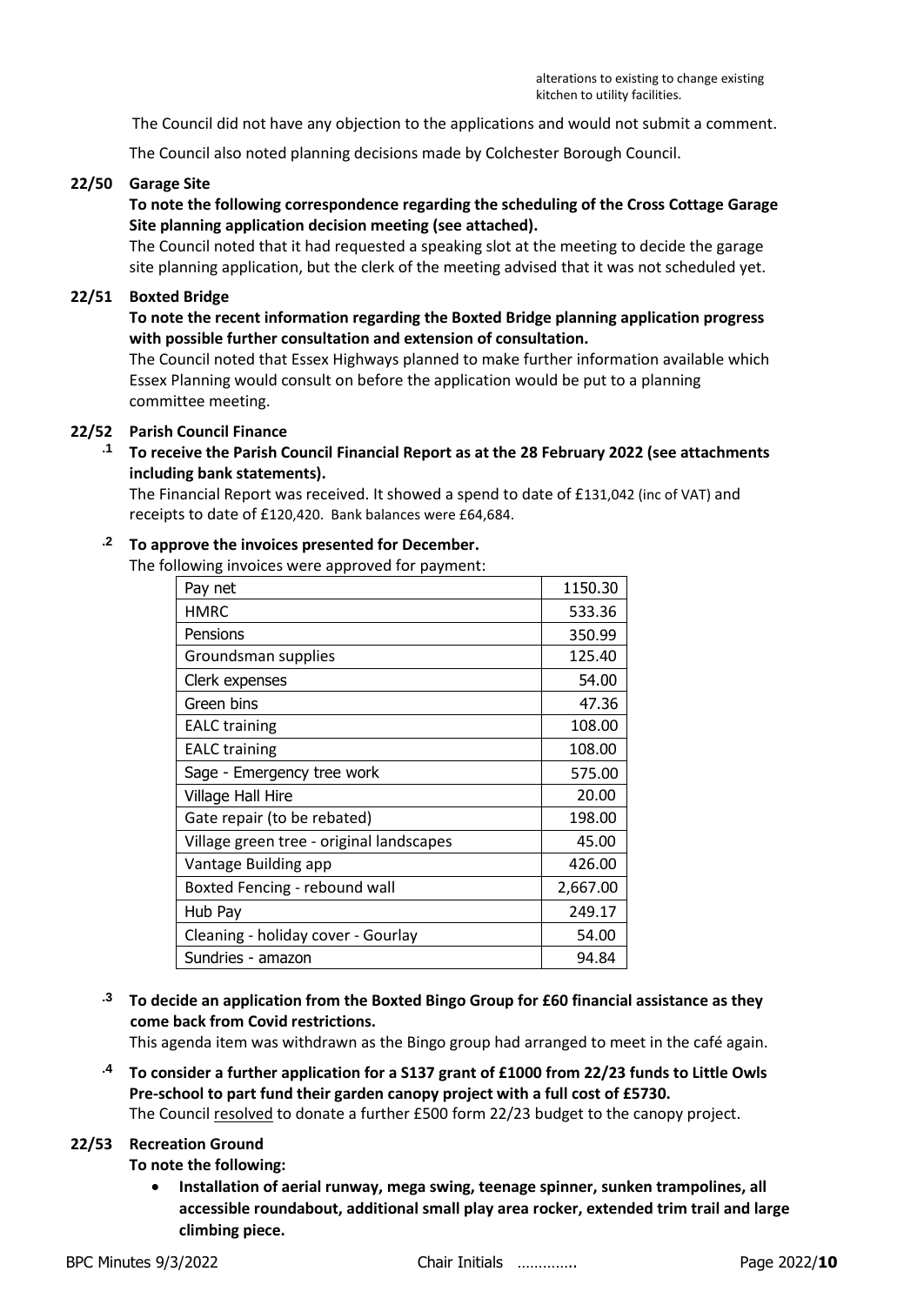- **The 5 aside football posts are delayed until summer.**
- **Dispute with a fencing company regarding quality of work done.**

### **To note the emergency tree works for two conifer branches (on land not owned by PC) fallen on sight screens and our land. And to consider pursuing 'adverse possession of registered land' via solicitors.**

The Council resolved to consider pursuing adverse possession at a future Council meeting.

### **22/54 Highways and Public Rights of Way (PROW)**

**.1 To discuss correspondence re cycle/pedestrian routes to Northern Colchester.**

Cllr Collitt explained that he had met with Essex County Councillor Barber and walked Straight Road and the footpaths showing the difficulty for pedestrians trying to walk safely along the route to school and the Northern Gateway. Cllr Barber will now work on improving the verges by first conducting a feasibility study via the Local Highways Panel. Cllr Collitt also expressed a desire to see the PROW footpaths upgraded to bridleways thus allowing cycles to use them as a safe route to the north of Colchester.

### **.2 To note the Volunteer Biodiversity Group plan a PROW survey and maintenance plan.**

The biodiversity group will start to address public footpaths by surveying them and then approaching the relevant landowners to undertake maintenance work or permit the biodiversity group to do it. The group would also like to update the booklet, published in the 1980s, detailing walks in Boxted and highlighting points of interest, and make it available online.

### **22/55 Village Green**

### **To note the information regarding costs of an electric point on the Village Green.**

The Council has requested an electric meter to be installed on the Village Green, but the providers have this as very low priority, and it is likely to result in a contract with a significant standing charge due to the minimal usage planned. The Council agreed that not to pursue at this time.

### **22/56 S106 Committee**

### **To decide how best to oversee the implementation of the S106 projects.**

The council resolved to disband the S106 Committee and establish a Hub Working Group that would oversee the day-to-day implementation of the refurbishment. Councillors nominated to the Hub Working Group are Cllrs Brentnall and Dedhar. The working group would liaise with Hub hirers and tenants throughout the project.

### **22/57 Emergency Planning**

### **To consider drafting an Emergency Plan for adverse conditions effecting residents.**

The need for an Emergency Plan was discussed in light of the recent power outages lasting several days. The Council recognised that the Great Horksley Village Hall is the nominated rest/reception centre for the area and that the Good Neighbours Scheme in Boxted and Langham were the best route to helping residents in need. The Council recognised during a significant incident, communication is important and resolved that an Emergency Plan be developed for approval that provides useful information and triggers the Council to consider further actions.

### **22/58 Annual Parish Meeting for Residents**

**To consider any points raised in the Annual Parish Meeting held on 9th March 2022 that need to be scheduled for a future meeting.** None raised.

### **22/59 Policies for Review**

**To approve the policies below:**

• **Co-option policy (see attached)**

The Council approved the Co-option policy.

### **22/60 Clerk's Report**

**.1 To receive the clerks report including a list of resolutions agreed at earlier Parish Council meetings and note progress to date on the following (full report - see attachment)**